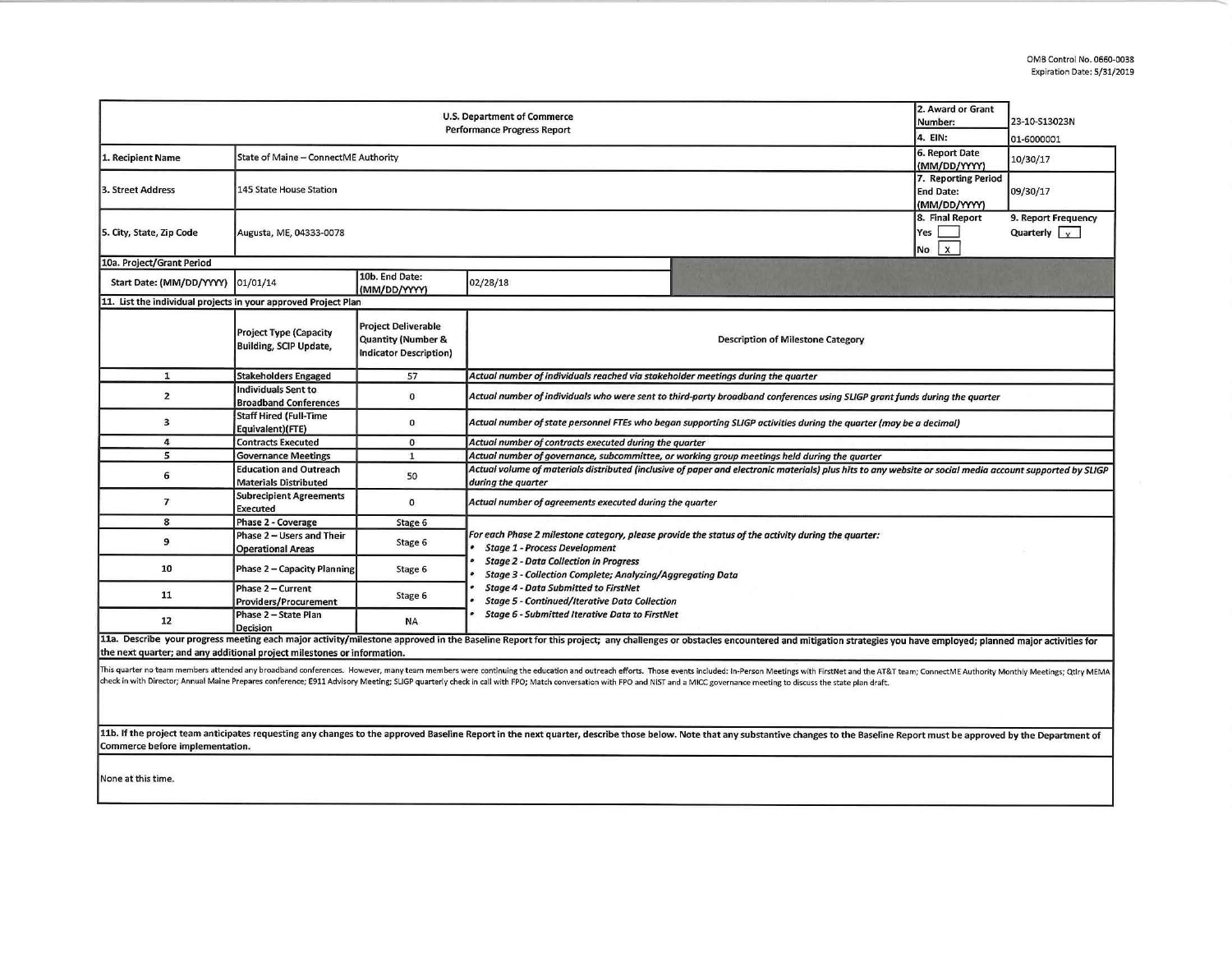| 11c. Provide any other information that would be useful to NTIA as it assesses this project's progress.                                                                                                                                                                                                                                       |                            |                     |                             |                      |                                      |                   |                 |                                         |                                          |
|-----------------------------------------------------------------------------------------------------------------------------------------------------------------------------------------------------------------------------------------------------------------------------------------------------------------------------------------------|----------------------------|---------------------|-----------------------------|----------------------|--------------------------------------|-------------------|-----------------|-----------------------------------------|------------------------------------------|
| The ConnectME Authority is undergoing structural and personnel changes but is committed to fulfilling the requirements of this grant. An application for SLIGP 2.0 funds will be submitted by the Maine Office of Information<br>bureau within the Department of Administrative and Financial Services.                                       |                            |                     |                             |                      |                                      |                   |                 |                                         |                                          |
| 11d. Describe any success stories or best practices you have identified. Please be as specific as possible.<br>From a program perspective, a decision by Maine Governor Paul LePage (made on July 31 and communicated on August 4) to participate in the FirstNet network is considered a success, as are numerous activities (including gove |                            |                     |                             |                      |                                      |                   |                 |                                         |                                          |
| narticination and support)<br>12. Personnel                                                                                                                                                                                                                                                                                                   |                            |                     |                             |                      |                                      |                   |                 |                                         |                                          |
| 12a. If the project is not fully staffed, describe how any lack of staffing may impact the project's time line and when the project will be fully staffed.                                                                                                                                                                                    |                            |                     |                             |                      |                                      |                   |                 |                                         |                                          |
| N/A                                                                                                                                                                                                                                                                                                                                           |                            |                     |                             |                      |                                      |                   |                 |                                         |                                          |
| 12b. Staffing Table - Please include all staff that have contributed time to the project. Please do not remove individuals from this table.                                                                                                                                                                                                   |                            |                     |                             |                      |                                      |                   |                 |                                         |                                          |
| <b>Job Title</b>                                                                                                                                                                                                                                                                                                                              | FTE%                       |                     | <b>Project (s) Assigned</b> |                      |                                      |                   |                 |                                         | Change                                   |
| Program Director, ConnectME<br>Authority                                                                                                                                                                                                                                                                                                      | 100%                       | SLIGP - all aspects |                             |                      |                                      |                   |                 | All as match time.                      |                                          |
|                                                                                                                                                                                                                                                                                                                                               |                            |                     |                             |                      |                                      |                   |                 |                                         |                                          |
|                                                                                                                                                                                                                                                                                                                                               |                            |                     |                             |                      |                                      |                   |                 |                                         |                                          |
|                                                                                                                                                                                                                                                                                                                                               |                            |                     |                             |                      |                                      |                   |                 |                                         |                                          |
|                                                                                                                                                                                                                                                                                                                                               |                            |                     |                             |                      |                                      |                   |                 |                                         |                                          |
| 13. Subcontracts (Vendors and/or Subrecipients)                                                                                                                                                                                                                                                                                               |                            |                     |                             |                      |                                      |                   |                 |                                         |                                          |
| 13a. Subcontracts Table - Include all subcontractors. The totals from this table must equal the "Subcontracts Total" in Question 14f.                                                                                                                                                                                                         |                            |                     |                             |                      |                                      |                   |                 |                                         |                                          |
| Name                                                                                                                                                                                                                                                                                                                                          | <b>Subcontract Purpose</b> |                     | Type<br>(Vendor/Subject.)   | RFP/RFQ Issued (Y/N) | Contract<br><b>Executed</b><br>(Y/N) | <b>Start Date</b> | <b>End Date</b> | <b>Total Federal Funds</b><br>Allocated | <b>Total Matching Funds</b><br>Allocated |
| Tilson                                                                                                                                                                                                                                                                                                                                        | FirstNet SLIGP all aspects |                     | Vendor                      | Y                    | v                                    | 10/1/2014         | 8/31/2018       | \$744,815.00                            | \$0.00                                   |
|                                                                                                                                                                                                                                                                                                                                               |                            |                     |                             |                      |                                      |                   |                 |                                         |                                          |
|                                                                                                                                                                                                                                                                                                                                               |                            |                     |                             |                      |                                      |                   |                 |                                         |                                          |
| 13b. Describe any challenges encountered with vendors and/or subrecipients.                                                                                                                                                                                                                                                                   |                            |                     |                             |                      |                                      |                   |                 |                                         |                                          |
|                                                                                                                                                                                                                                                                                                                                               |                            |                     |                             |                      |                                      |                   |                 |                                         |                                          |
| <b>NA</b>                                                                                                                                                                                                                                                                                                                                     |                            |                     |                             |                      |                                      |                   |                 |                                         |                                          |